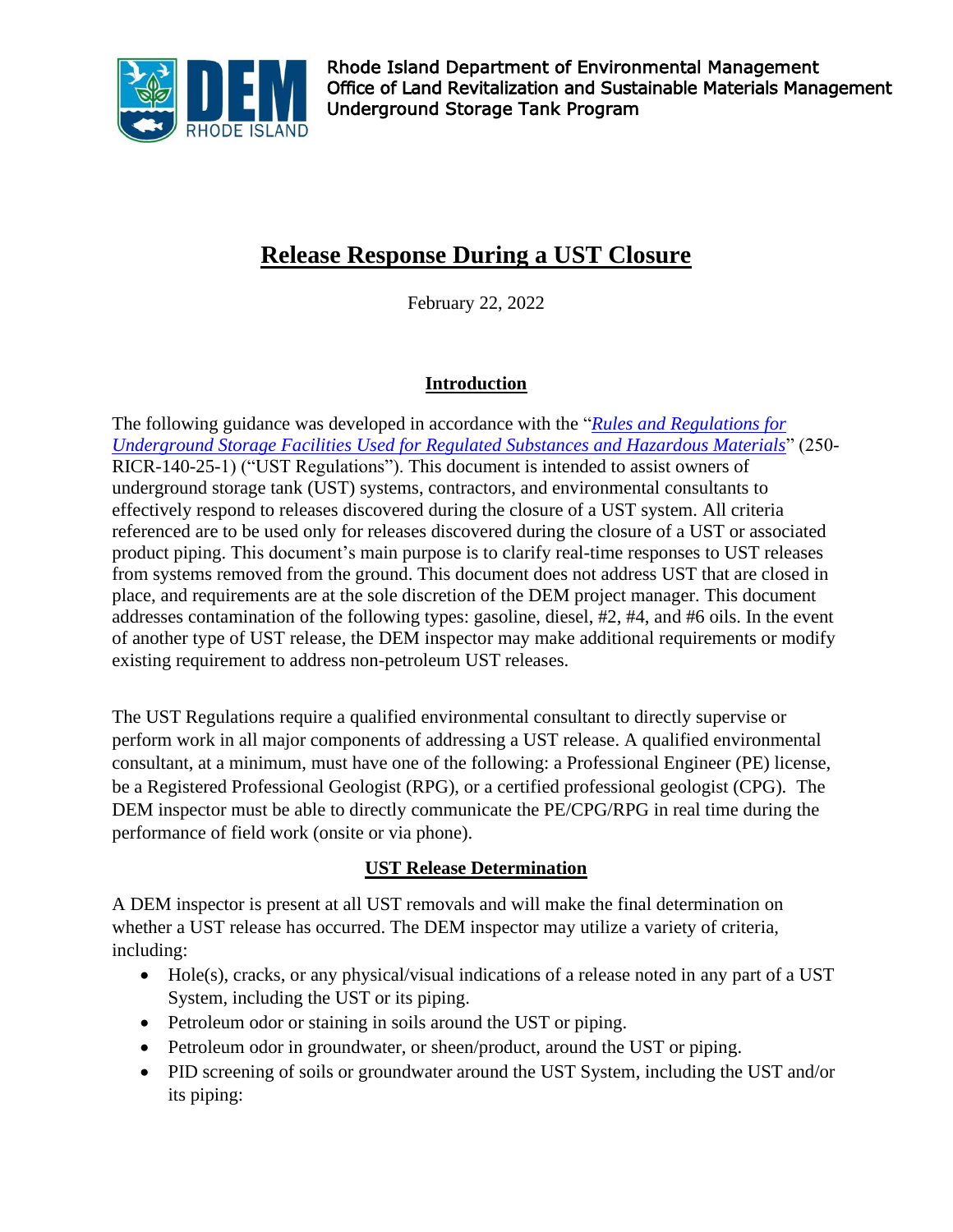| Soil Screening Thresholds when using a PID/FID |                              |
|------------------------------------------------|------------------------------|
| Gasoline, All Grades                           | $20$ ppm                     |
| Diesel, #2 Fuel Oil, Waste Oil                 | $10$ ppm                     |
| Kerosene, Aviation Fuels                       | $20$ ppm                     |
| $#4$ and $#6$ Fuel Oil                         | PID Screening not applicable |

- Petroleum field screening methods, including TPH Meter, TPH Oleophilic Dye test, and/or the water shake test outlined in Maine's *[Compendium of Field Testing of Soil](https://www.maine.gov/dep/spills/petroleum/documents/sop/ts004.pdf)  [Samples for Gasoline and Fuel Oil.](https://www.maine.gov/dep/spills/petroleum/documents/sop/ts004.pdf)*
- Laboratory analytical data.

#### **UST Release Response**

When a release is documented, the following is required:

- 1) Excavation of soils in accordance with Rule 1.15D(11)(b) of the UST Regulations.
- 2) Completion of a closure assessment in accordance with Rule 1 1.15 (D)(10) of the UST Regulations.
- 3) Completion of a site investigation in accordance with Rule 1 1.14(H)(2) of the UST Regulations.

The primary goal when a UST release is discovered is the full and complete removal of the release via the following techniques: soil removal, product removal, and groundwater treatment.

#### *Excavation of Soils:*

Required Excavation: In accordance with UST Regulation 1.15D(11)(b), excavation is required in response to a UST release. The excavation requirement is the removal of five feet of soil beneath the release. All soils exhibiting any indication of contamination within the first five feet below the release are to be immediately removed and properly disposed of the goal for excavation is to reach either non-detect using the source-specific screening methods outlined below or five-foot depth; whichever is first. Dewatering may be required for the completion of excavation.

Failure to comply with the required excavation requirement may result in formal enforcement action, making a site ineligible for the UST Reimbursement Fund.

If soils continue to exhibit evidence of elevated contamination beyond the initial required excavation, additional excavation of impacted soils is required. Contaminated soil removal should be performed the day the release is discovered. This should be coordinated with the onsite DEM inspector.

Please note the following excavation requirements:

• The goal for excavation is to remove all readily accessible contaminated soils. Partial removal of accessible soils with the intention of additional assessment or future alternative remediation is discouraged. Addressing contamination at the time of closure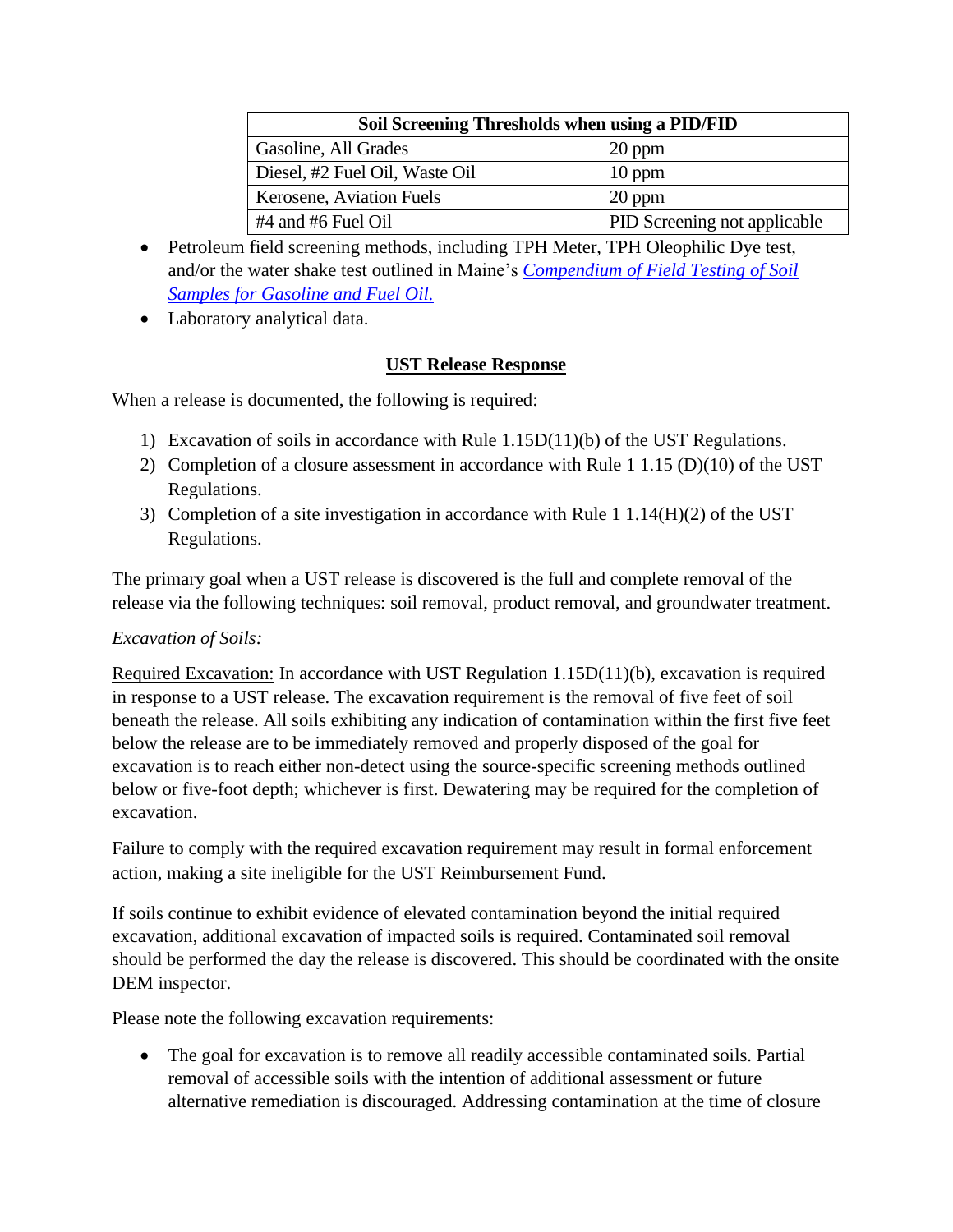generally results in a quicker and less expensive project resolution. Alternative remediation is generally reserved for contamination beyond reasonable excavation attempts. Accessibility will be a major factor for excavation.

- Soils deemed inaccessible are generally greater than 20 feet deep and/or under roads or buildings. The consultant and contractor are to direct excavations in a manner that protects public safety, property, buildings, and roads.
- The presence of a water table is not automatically considered a significant impediment for excavation. Dewatering will be discussed with the DEM inspector.
- The presence of offsite migration onto other properties is not automatically considered a significant impediment for excavation. The consultant will immediately notify and attempt to access abutting properties for excavation if offsite migration of soil contamination is discovered
- For excavations that extend beyond the day of the closure, the consultant must email daily updates of each day's activities to the DEM inspector. Updates must include volumes of soil removed, contamination observations and the plan for the next day's activities.
- End of excavation screening samples must be taken at the following intervals:
	- o Excavation sidewalls:
		- Five-foot intervals along the excavation sidewalls taken at a depth of five feet above the base of the excavation.
	- o Excavation base: Samples taken on a grid at five-foot intervals.
- End of excavation analytical sample locations and analysis types will be discussed and approved by the DEM inspector. At a minimum, seven samples are required: bottom samples every 10 feet, (three bottom samples minimum: each end and middle) and one sidewall per side, taken five feet above base of the excavation should be sent for analysis.

The following substance-specific criteria apply during excavation:

### *Release of Gasoline:*

- Soils must be screened using a PID.
- Samples will be analyzed for EPA Method 8260. Additional analysis may be required:
	- o Lead, for facilities where gasoline was stored prior to 1996.
	- o EPH/VPH and EPA 8270 for facilities within 500 feet of a drinking water well or within 30 feet of a residential dwelling.

### *Release of diesel or #2 fuels:*

- PID screening is viewed as only moderately effective for these fuels and used primarily for guiding an ongoing excavation, not determining the end of excavation.
- A TPH Oleophilic Dye Test is used for determining the end of an excavation of diesel or #2 fuel oil. End of excavation samples are to be first screened via the dye test before the excavation is halted. Samples sent to a lab must also be screened in duplicate via the dye test.
- Samples will be analyzed for VPH. Additional analysis may be required: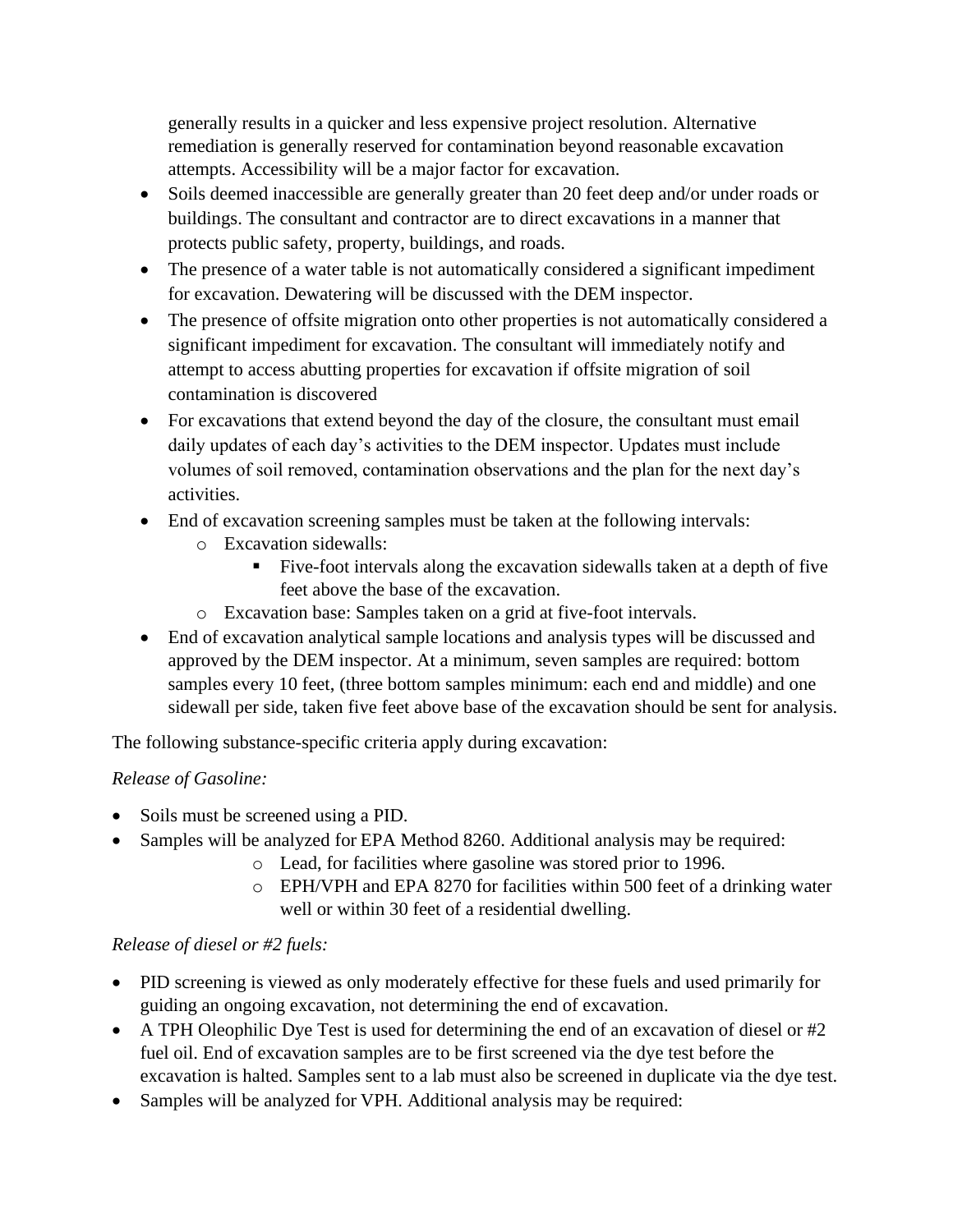o EPH/VPH and EPA 8270 for facilities within 500 feet of a drinking water well or within 30 feet of a residential dwelling.

### *Release of #4 or #6 fuel oil*:

- Visual screening is the primary method for guiding an ongoing contamination excavation; not determining the end of excavation.
- TPH Oleophilic Dye Test will be used as a secondary guidance and for guiding an ongoing contamination excavation and determining the end of excavation. The use of mixing soils and water in a vial to observe a sheen can be discussed.
- In cases where fuel oils have been mixed with volatile solvents PID screening should be discussed with the DEM inspector.
- Samples will be analyzed for EPA Method 8260 and TPH. Additional analysis may be required:
	- o EPH/VPH and EPA 8270 for facilities within 500 feet of a drinking water well or within 30 feet of a residential dwelling.

Any regulated substances and/or petroleum products not identified above shall be handled at the sole discretion of the DEM project manager.

### *Soil screening and stockpiling:*

- Soils should be regularly screened (e.g., every five excavator buckets). Soils removed from the ground screening above the screening threshold cannot be put back in the excavation. Contaminated soils cannot be rescreened at a later time.
- Soils that are below the soil screening threshold, but removed during excavation, and are not to be reused on the site, must be disposed of properly and may not be transported and used as fill at other sites.
- Contaminated soil must be stockpiled, covered, and properly disposed of.
- Contaminated soils must be handled in accordance with RIDEM Oil Pollution Control Regulations:
	- o The soil must be stored on an impermeable base or liner and covered.
	- o The soil must be disposed within 30 days of excavation.
	- o Consultant will notify DEM inspector of soil disposal via email.
	- o Documentation of the soil disposal must be included in the closure assessment report.

## **Closure Assessment Report**

- A closure assessment report is required for **all** removals where a release is observed. The closure assessment is due within 30 days of the UST closure.
- In the event a required excavation has not been completed within 5 days of discovery of a release, a separate soil excavation report is required. The closure assessment report will still be due 30 days from the UST's closure.